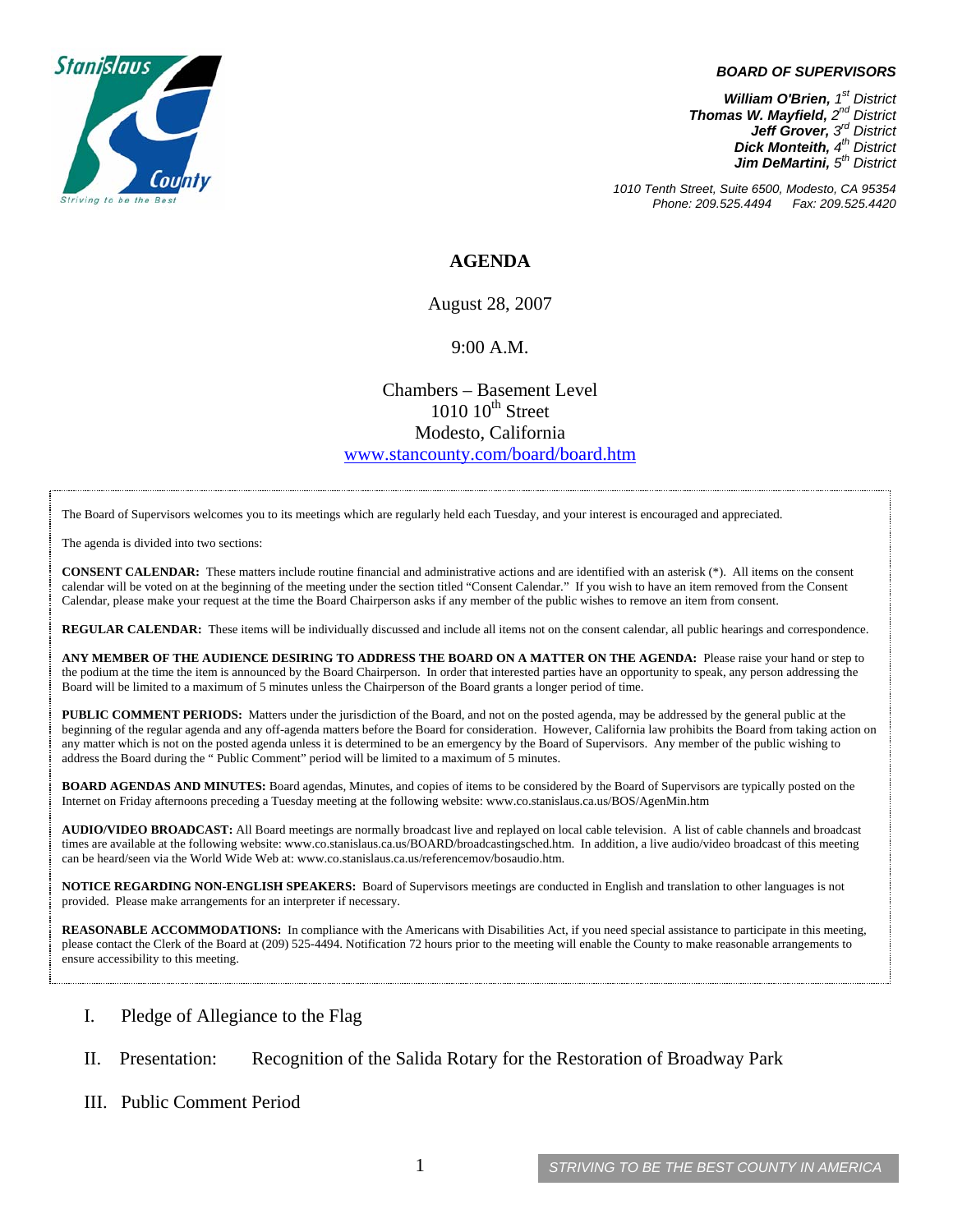# IV. Consent Calendar

# V. Agenda Items

- A. Miscellaneous
- \* 1. Approval of the Minutes for August 21, 2007 ([View Item\)](http://www.co.stanislaus.ca.us/bos/minutes/2007/min08-21-07.pdf)
- \* 2. Approval to Adopt and Waive the Second Reading of Ordinance C.S. 1006 to Amend Sections 11.08.020 and 11.08.040 of the Stanislaus County Code, Amending a No Parking Zone and Adding a Green Curb Marking (12 Minute Parking Zone) on Mariposa Road in the Modesto Area ([View Item\)](http://www.co.stanislaus.ca.us/bos/agenda/2007/20070828/A02.pdf)
- \* 3. Acceptance of the Resignations of:
	- a. Sergeant Ronald Reid from the Advisory Board on Substance Abuse Programs ([View Item\)](http://www.co.stanislaus.ca.us/bos/agenda/2007/20070828/A03a.pdf)
	- b. Lionel Miguel from the Stanislaus County Mental Health Board ([View Item\)](http://www.co.stanislaus.ca.us/bos/agenda/2007/20070828/A03b.pdf)
	- c. Bev Hatcher from the Stanislaus County Equal Rights Commission ([View Item\)](http://www.co.stanislaus.ca.us/bos/agenda/2007/20070828/A03c.pdf)
- \* 4. Approval of Appointments of:
	- a. Michael Brennan and Dr. Richard Rose to the Economic Development Action Committee ([View Item\)](http://www.co.stanislaus.ca.us/bos/agenda/2007/20070828/A04a.pdf)
	- b. David Johnson to the South Modesto Municipal Advisory Council ([View Item\)](http://www.co.stanislaus.ca.us/bos/agenda/2007/20070828/A04b.pdf)
- \* 5. Approval of Reappointment of Vicki Bauman and Manuela Paredes-Walsborn to the Children and Families Commission ([View Item\)](http://www.co.stanislaus.ca.us/bos/agenda/2007/20070828/A05.pdf)
- \* 6. Approval to Proclaim October 5, 2007 as Arts Day in Stanislaus County ([View Item\)](http://www.co.stanislaus.ca.us/bos/agenda/2007/20070828/A06.pdf)
- B. Chief Executive Office
- \* 1. Approval to Enter into Agreement with Stearns, Conrad and Schmidt, Consulting Engineers, Inc., for Environmental Monitoring, Testing, and Reporting Services, at the Fink Road and Geer Road Landfills, and Operation Monitoring and Maintenance Services at the Geer Road Landfill - Environmental Resources ([View Item\)](http://www.co.stanislaus.ca.us/bos/agenda/2007/20070828/B01.pdf)
- \* 2. Approval to Apply for, Accept if Awarded, and Administer a Grant from the State of California Off-Highway Vehicle (OHV) Grant Program in the Amount of \$365,000 for the Operations and Maintenance of the OHV Area in Frank Raines and La Grange Regional Parks beginning January 2008 through March 2009 - Parks and Recreation ([View Item\)](http://www.co.stanislaus.ca.us/bos/agenda/2007/20070828/B02.pdf)
- \* 3. Approval to Accept the Stanislaus County Treasury Pool's July 2007 Monthly Investment Report ([View Item\)](http://www.co.stanislaus.ca.us/bos/agenda/2007/20070828/B03.pdf)
- \* 4. Approval to Accept the County of Stanislaus Treasury Oversight Committee's Compliance Audit and Annual Certificates of Compliance, and Acceptance of the Treasury Pool Investment Policy ([View Item\)](http://www.co.stanislaus.ca.us/bos/agenda/2007/20070828/B04.pdf)
- \* 5. Approval of the Appointment of an Application Specialist I at Stanislaus Regional 911 at Step 5 of the Salary Range at \$19.82 Per Hour ([View Item\)](http://www.co.stanislaus.ca.us/bos/agenda/2007/20070828/B05.pdf)
- \* 6. Approval for the District Attorney to Accept a \$90,000 Seed Award from the United States Attorney's Office for "Project Safe Neighborhoods", Add One Criminal Investigator II Position and Adjust the Budget ([View Item\)](http://www.co.stanislaus.ca.us/bos/agenda/2007/20070828/B06.pdf)
- \* 7. Consideration and Approval of Response to the 2006-2007 Stanislaus County Civil Grand Jury Final Report as it Relates to the Office of the Public Guardian - Chief Executive Office ([View Item\)](http://www.co.stanislaus.ca.us/bos/agenda/2007/20070828/B07.pdf)
- \* 8. Approval of a Sliding Fee Policy to Apply Discounts for Primary Medical Services Within the Health Services Agency Clinics Under the Federally Qualified Health Center Look-Alike Designation – Health Services Agency ([View Item\)](http://www.co.stanislaus.ca.us/bos/agenda/2007/20070828/B08.pdf)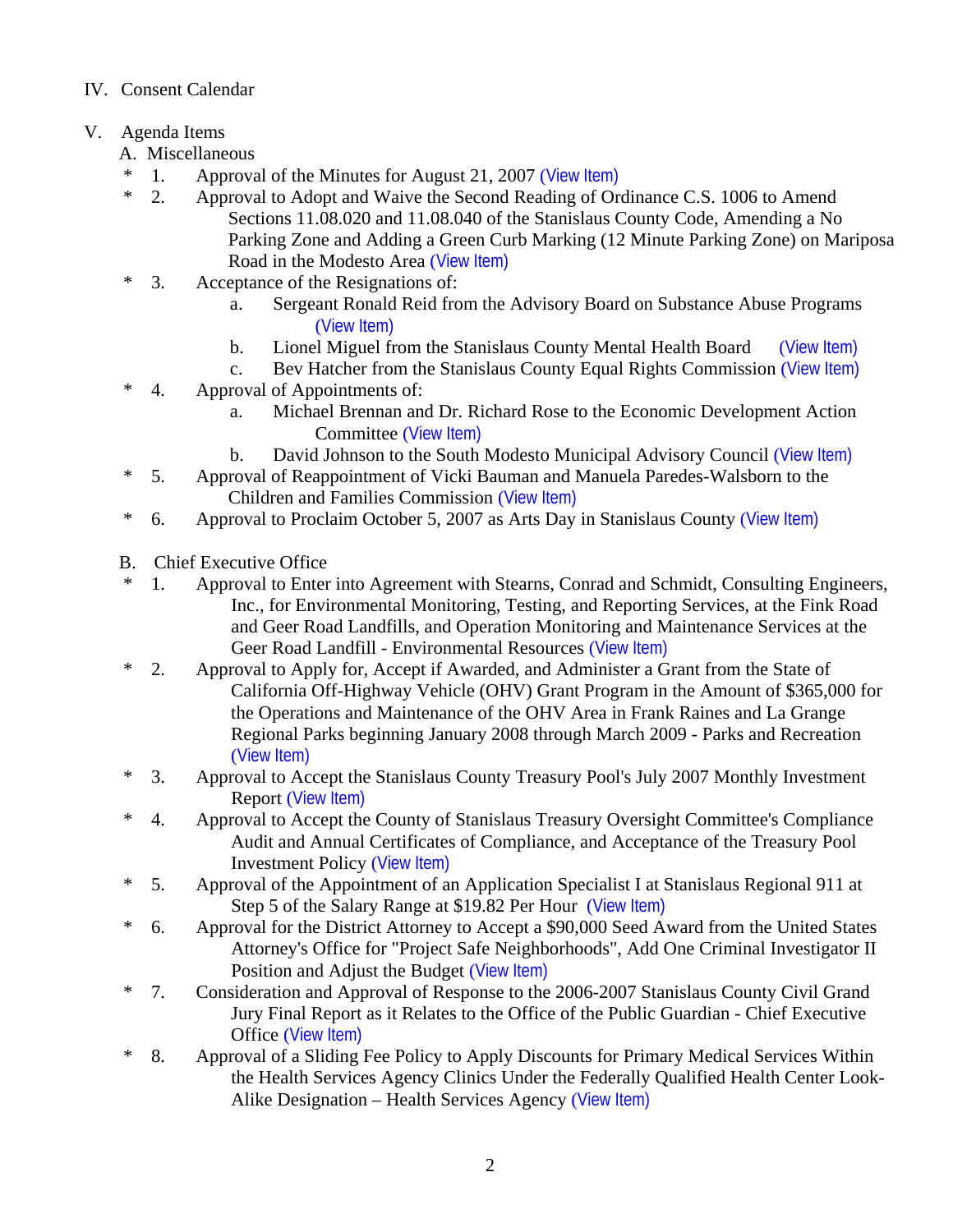- \* 9. Approval of Final Completion and Acceptance of a Portion of Bid Package 6, Plaza, Electrical, and Site Work, for the Gallo Center for the Arts and Related Matters - Chief Executive Office ([View Item\)](http://www.co.stanislaus.ca.us/bos/agenda/2007/20070828/B09.pdf)
- \* 10. Approval of Revisions to the 12th Street Condominium Project Documents to Correct a Title Issue, Extend the Term of the Condominium Project and Clarify the Common Area, and Related Actions - Chief Executive Office ([View Item\)](http://www.co.stanislaus.ca.us/bos/agenda/2007/20070828/B10.pdf)
- \* 11. Approval to Negotiate and Execute Agreements with the Gallo Center for the Arts for Parking, Telephone Services, Maintenance Services and Landscape Services - Chief Executive Office ([View Item\)](http://www.co.stanislaus.ca.us/bos/agenda/2007/20070828/B11.pdf)
	- 12. Approval to Accept Mental Health Services Act Community Services and Supports Growth Funds; Authorization to Sign Amendments to Agreements for the Provision of Mental Health Services Pursuant to the Mental Health Services Act; Accept the Progress Report on the Mental Health Services Act Community Services and Supports Programs; and Adjust Staffing - Behavioral Health & Recovery Services ([View Item\)](http://www.co.stanislaus.ca.us/bos/agenda/2007/20070828/B12.pdf)
	- 13. Approval to Accept Internal Audit Reports Prepared by the Internal Audit Division of the Auditor-Controller's Office ([View Item\)](http://www.co.stanislaus.ca.us/bos/agenda/2007/20070828/B13.pdf)
	- 14. Approval of the Second Quarter Status Report and Recommendation for the 12-Month Exclusive Negotiation with PCCP West Park, a Master Developer Preparing a Reuse Project Description and Proposal at the Former Crows Landing Air Facility and Adjacent Properties Located on the West Side of Stanislaus County ([View Item\)](http://www.co.stanislaus.ca.us/bos/agenda/2007/20070828/B14.pdf)
- C. Department of Public Works
- \* 1. Approval to Consider and Adopt a Resolution of Necessity to Acquire Real Property or Interest in Real Property by Eminent Domain for the Hatch Road Widening – Phase 1 – Turn Lanes Project, Parcel Owners Ronald D. Borges and Lisa Borges, APN: 018-001- 020 ([View Item\)](http://www.co.stanislaus.ca.us/bos/agenda/2007/20070828/C01.pdf)
- \* 2. Approval to Consider and Adopt a Resolution of Necessity to Acquire Real Property or Interest in Real Property by Eminent Domain for the Hatch Road Widening – Phase 1 – Turn Lanes Project, Parcel Owner Harold O. Miller & Sons, a California Limited Partnership, APN: 018-062-002 ([View Item\)](http://www.co.stanislaus.ca.us/bos/agenda/2007/20070828/C02.pdf)
- \* 3. Approval to Award Contract to George Reed, Inc., of Modesto, California, for the 2007/2008 County Overlay Program and Increase Appropriations in the Project Account ([View Item\)](http://www.co.stanislaus.ca.us/bos/agenda/2007/20070828/C03.pdf)
- \* 4. Approval to Adopt the Mitigated Negative Declaration for Stanislaus County Intersection Improvements at Geer Road at Santa Fe Avenue and Hatch Road at Santa Fe Avenue and Approval of Purchase Agreements to Acquire Road Right-of-Way for the Geer Road at Santa Fe Avenue Intersection Project ([View Item\)](http://www.co.stanislaus.ca.us/bos/agenda/2007/20070828/C04.pdf)
- \* 5. Approval of the Recording of the Final Map for Pirrone Business Center Subdivision (in Salida) ([View Item\)](http://www.co.stanislaus.ca.us/bos/agenda/2007/20070828/C05.pdf)
- D. Department of Planning and Community Development
- 1. Authorization to Release the 2006-2007 Draft Consolidated Annual Performance Evaluation Report (CAPER) for the Community Development Block Grant Program for a Public Review to End on September 25, 2007, and Request to Set a Public Hearing on September 25, 2007 at 9:15 A.M. to Consider Adoption of the Community Development Block Grant FY 2006-2007 Consolidated Annual Performance Evaluation Report (CAPER) ([View Item\)](http://www.co.stanislaus.ca.us/bos/agenda/2007/20070828/D01.pdf)
- E. County Counsel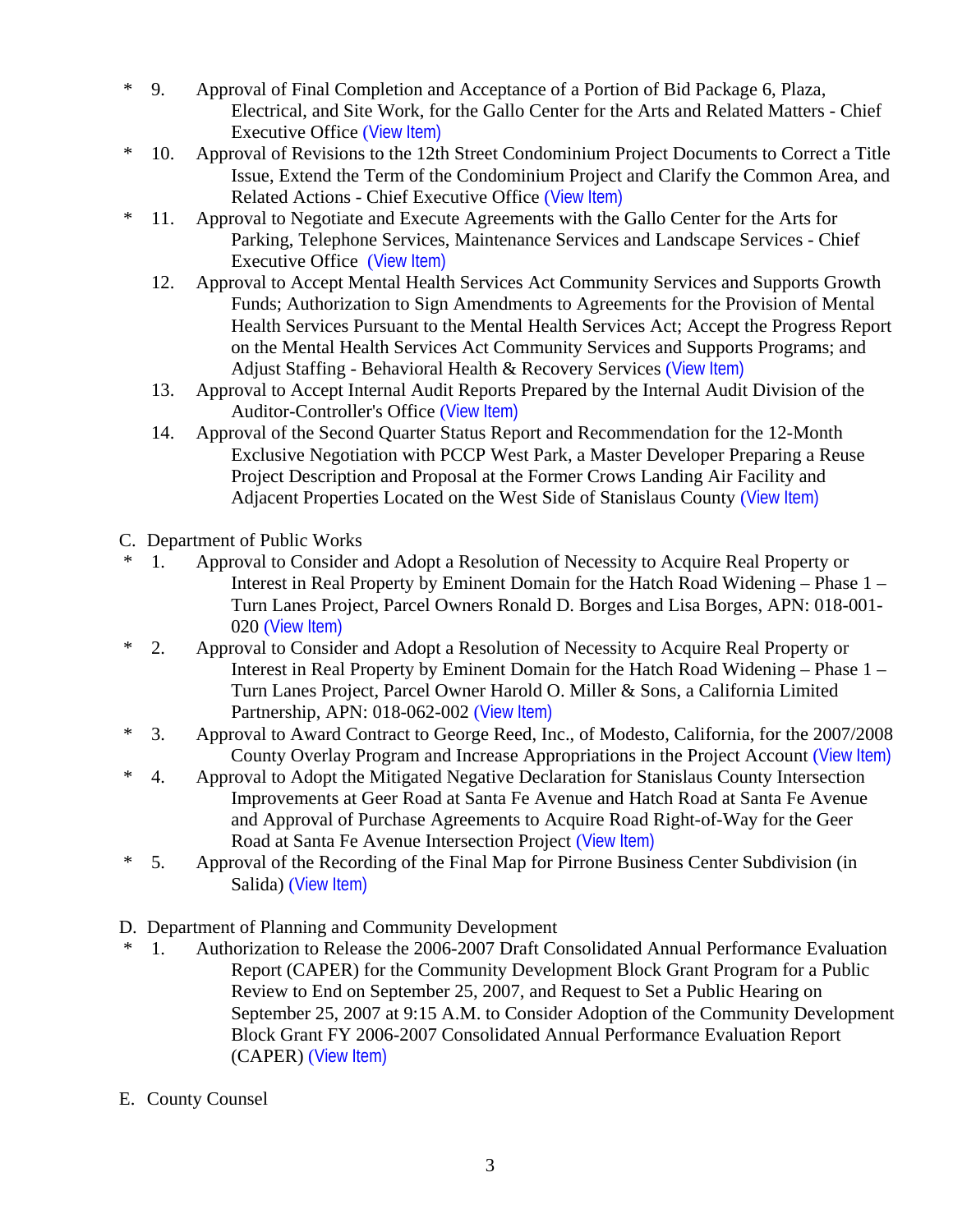### VI. Scheduled Matters

- 9:15 a.m. Sitting as the Redevelopment Agency ([View Item\)](http://www.co.stanislaus.ca.us/bos/agenda/2007/20070828/PH915.pdf)
	- I. Call to Order
	- II. Consent Calendar (Those items marked with an \*)
	- III. Approval of Minutes
		- \*A. Minutes of June 26, 2007
	- IV. Public Hearings
		- A. None
	- V. Agenda Items
		- \*A. Approval of an Agreement with Computer Tutor to Provide a Workforce Development Training Program to the Redevelopment Area with \$20,000 from the 2007-08 Budget and Authorize the Executive Director to Sign and Negotiate on Behalf of the Agency
		- B. Approval to Authorize the Expenditure of \$240,000 of Housing Set-aside Funds for the Purchase of Three (3) Single Family Residential Lots in the Airport Neighborhood
	- VI. Public Forum
	- VII. Adjournment

## VII. Correspondence

- 1. This Board has received from Covanta Energy Corporation a copy of Form 10-Q for the Quarter ended June 30, 2007 (Recommendation: Refer to the Department of Environmental Resources.) ([View Item\)](http://www.co.stanislaus.ca.us/bos/agenda/2007/20070828/Corr01.pdf)
- 2. This Board has received a letter from the State Department of Water Resources regarding their upcoming helicopter survey flights to evaluate flood control levees. (Recommendation: Refer to the Department of Environmental Resources, Stanislaus Regional 911, and the Chief Executive Office.) ([View Item\)](http://www.co.stanislaus.ca.us/bos/agenda/2007/20070828/Corr02.pdf)
- 3. This Board has received four letters from the Governor's Office of Emergency Services regarding the U.S. Department of Agriculture and the U.S. Small Business Administration declaration of Stanislaus County and other counties as disaster areas due to agriculture losses caused by drought that occurred October 1, 2006 and January 1, 2007 and continuing. (Recommendation: Refer to the Chief Executive Office - Office of Emergency Services and the Agricultural Commissioner and Sealer of Weights and Measures.) ([View Item\)](http://www.co.stanislaus.ca.us/bos/agenda/2007/20070828/Corr03.pdf)
- 4. This Board has received from the State Department of Water Resources, a Notice of Preparation of a Draft Program Environmental Impact Statement/Environmental Impact Report for the San Joaquin River Restoration Program. (Recommendation: Refer to the Department of Environmental Resources, Planning and Community Development, and the Agricultural Commissioner and Sealer of Weights and Measures.) ([View Item\)](http://www.co.stanislaus.ca.us/bos/agenda/2007/20070828/Corr04.pdf)
- 5. This Board has received the following claims: Bruce Donald Hammerstrom; Brexton Torres; Myron Smallin; Brian Strelow; Raymond Strelow; Walter Strelow; and, Charles Strelow. (Recommendation: Acknowledge receipt of claims and refer to the Chief Executive Office - Risk Management Division.)